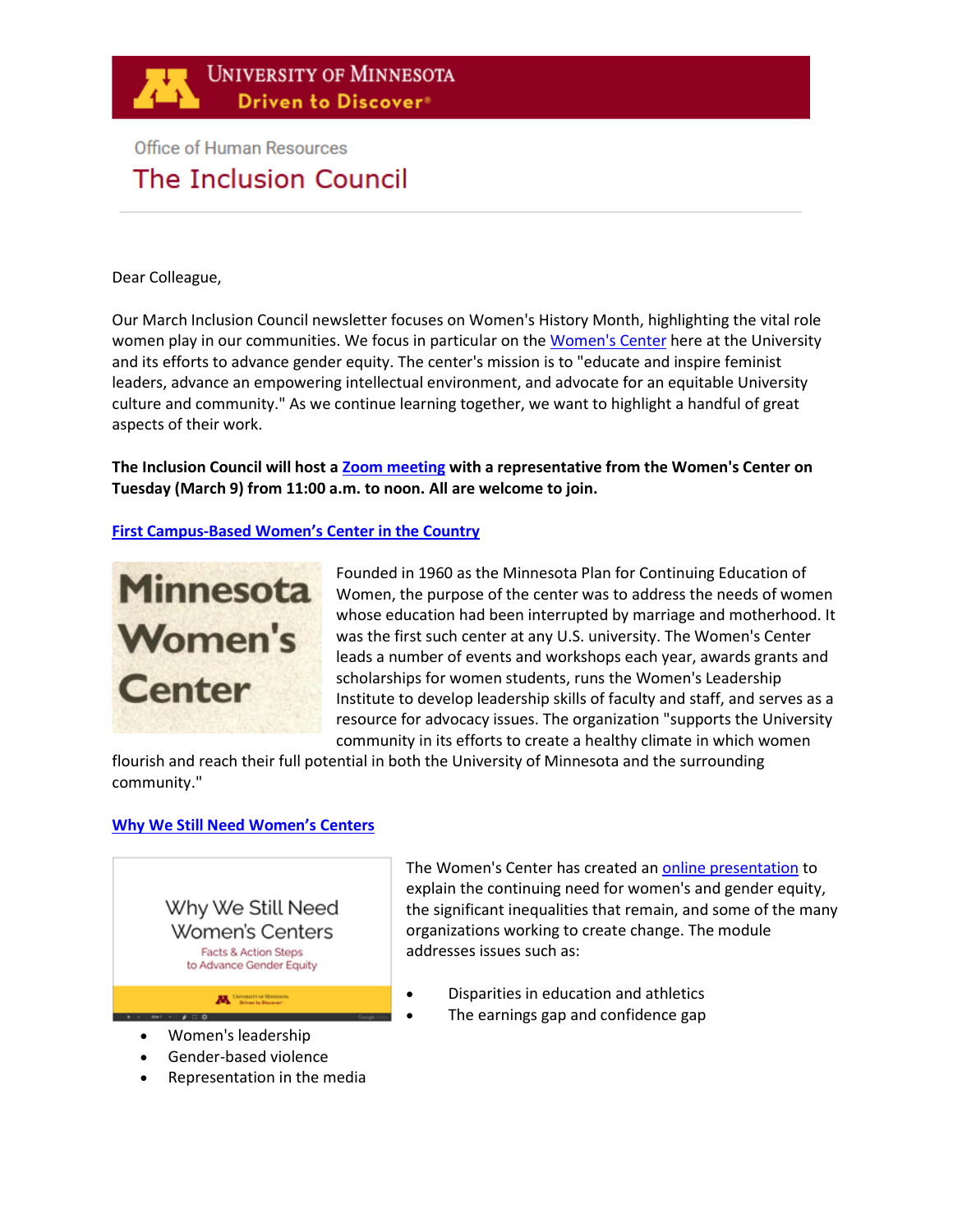This PD[F handout](https://drive.google.com/file/d/1qzizWMpLkTAzlomG2aNEWBJuo0vB6AD4/view) also summarizes those issues.

# **Women's Center Resources for Employees**



The Women's Center provides resources, advocacy, education, and leadership development opportunities for U of M staff and faculty, including:

- The yearlong cohort-based Women's Leadership Institute
- The University Indigenous Women and Women of Color staff and faculty affinity group
	- Awards and grants for staff and faculty doing gender

equity work

- Workshops and consultations on a wide range of gender equity topics
- Learning modules on [salary negotiation a](https://womenscenter.umn.edu/online-module-salary-negotiation)nd (coming soon) the confidence gap

#### **Links to More Resources**

- ["What Would an Intersectional Women's History Month Look Like?"](https://msmagazine.com/2011/03/10/what-does-an-intersectional-womens-history-month-look-like/) (article, *Ms.* magazine)
- ["Being a Trans Woman During Women's History Month"](https://www.bustle.com/articles/146556-im-a-queer-trans-woman-and-womens-history-month-erases-me-from-history) (article, Bustle)
- ["The History of Women's History Month"](https://www.diversityinc.com/the-history-of-womens-history-month/?utm_medium=email&_hsmi=113604394&_hsenc=p2ANqtz--wvPBZUdupS1Itxqt1E4TF-UJTWF1aHTIg3cde8F76j-jKZ-ZTMDiYy92rP4jsU6oj2BH4Ttl_zN6lSKYYcrtgCH0ljQ&utm_content=113604394&utm_source=hs_email) (article, DiversityInc)
- "Women in [WWII Took on These Dangerous Military Jobs"](https://www.history.com/news/women-wwii-military-combat-front-lines?cmpid=email-hist-inside-history-2021-0301-03012021&om_rid=&~campaign=hist-inside-history-2021-0301) (article, History)
- ["Why the 19th Amendment Did Not Guarantee All Women the Right to Vote"](https://www.history.com/news/19th-amendment-voter-suppression?cmpid=email-hist-inside-history-2021-0301-03012021&om_rid=&~campaign=hist-inside-history-2021-0301) (article, History)
- ["Women's History Milestones: A Timeline"](https://www.history.com/topics/womens-history/womens-history-us-timeline?cmpid=email-hist-inside-history-2021-0301-03012021&om_rid=&~campaign=hist-inside-history-2021-0301) (article, History)
- ["Before Rosa Parks, There Was Claudette Colvin"](https://www.npr.org/2009/03/15/101719889/before-rosa-parks-there-was-claudette-colvin) (article and audio, MPR News)
- ["From Cleaning Lady to Director for NASA, This Latina Immigrant Just Put a Rover on Mars"](https://www.wearelatinlive.com/article/13700/from-cleaning-lady-to-director-for-nasa-this-latina-immigrant-just-put-a-rover-on-mars?fbclid=IwAR3QuodpoVlS4e19DQ3nQh6epyK001tNNESvV_fMAHbltmagozvhySgRwUM) (article, Latin Live)
- *[University and College Women's and Gender Equity Centers: The Changing Landscape](https://www.routledge.com/University-and-College-Womens-and-Gender-Equity-Centers-The-Changing/Bethman-Cottledge-Bickford/p/book/9780367492410)* (book by Brenda Bethman, Anitra Cottledge and Donna Bickford)
- *[University and College Women's Centers: A Journey Toward Equity](https://www.amazon.com/University-College-Womens-Centers-Collection/dp/0313291292)* (book by Sharon Davie)

### **Questions to Consider and Share on the [OHR Inclusion Council Slack Channel](https://app.slack.com/client/T016T4MRDPH/C0176FHCHBP)**

- How have you or other people you know been treated differently because of gender?
- Review the "20 Facts About Gender (In)Equity[" handout.](https://drive.google.com/file/d/1qzizWMpLkTAzlomG2aNEWBJuo0vB6AD4/view) Which facts stood out to you? Which ones surprised you? Why?
- How does gender show up in the human resources space (for example, in interpersonal interactions and climate, staff and leadership representation, or organizational structure)?
- What actions can you take to advance gender equity in your personal and professional life?

Sincerely,

Josh Iniguez OHR Inclusion Council Chair